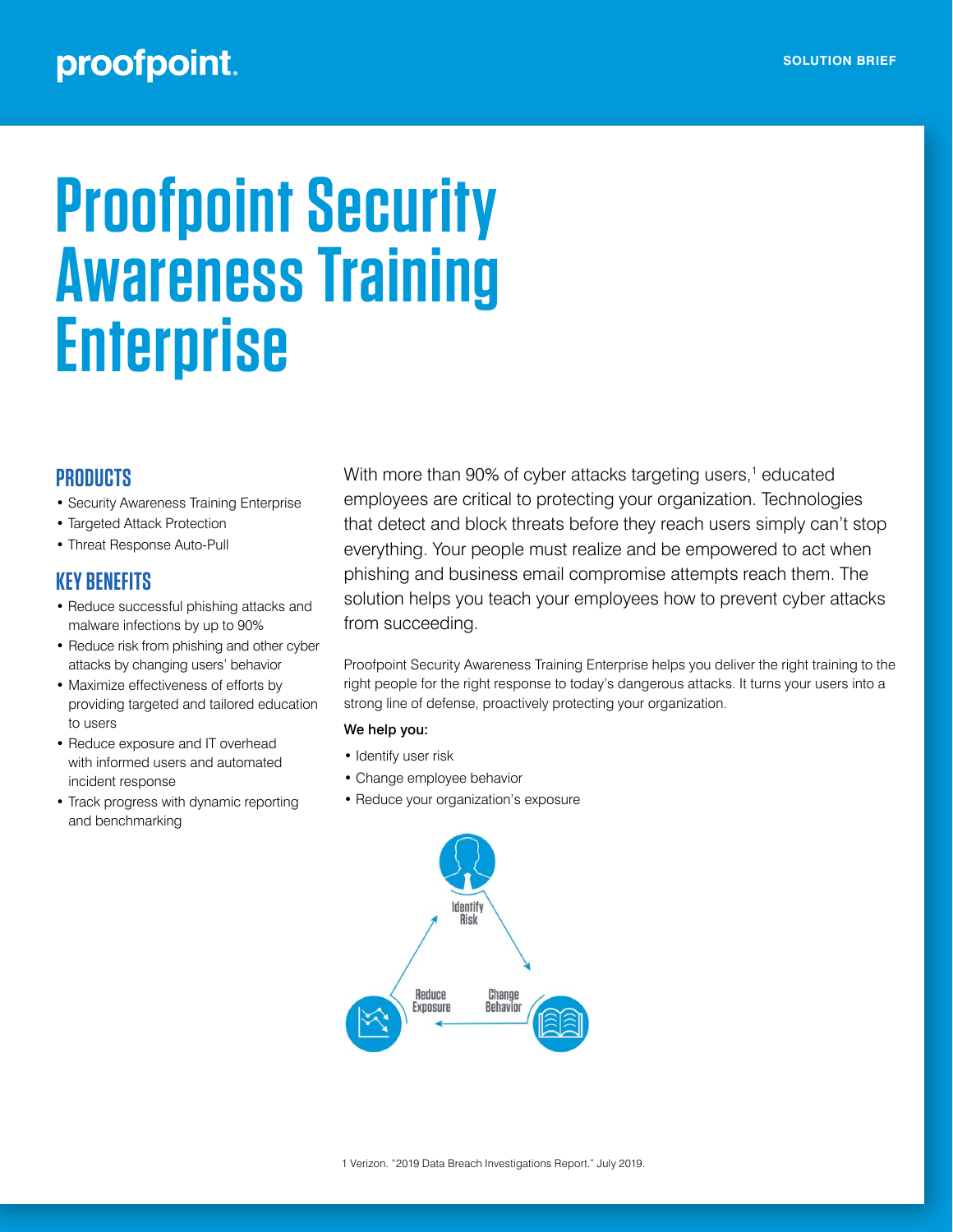



## **Identify Risk**

## Identify who is being attacked and evaluate their ability to protect themselves

Not all employees are attacked with the same force. There are many factors that make an employee a desirable target for cyber attacks. With Proofpoint's integration with Target Attack Protection (TAP), your administrators can focus on areas of highest risk. And they can ensure maximum effectiveness. This is achieved by running a more prescriptive, impactful security awareness program. One that is based on real risk in their email environment.

This powerful integration provides details about your Very Attacked People(VAPs) and Top Clickers in your organization. And it gives insight into the types of threats they're receiving or engaging with. You can use this information to enroll users into simulations and knowledge assessments to assess risk. Or you can provide education assignments to drive behavior change.

ThreatSim® Phishing Simulations help you understand your organization's susceptibility to a variety of phishing attacks. With thousands of different phishing templates across 13 categories, you can evaluate users on multiple threat types, including:

- Malicious attachments
- Embedded links
- Requests for personal data

We add new templates every week to ensure that the latest attack trends are represented. Our Dynamic Threat Simulation phishing templates are drawn from Proofpoint threat intelligence. It is done along with customer requests and seasonal topics. Proofpoint's real-time sharing of threat intelligence is from the number one

deployed solution across the Fortune 100, Fortune 1000 and Global 2000. That means templates are relevant to what users may see in real attacks.

When a user falls for a simulated attack, they receive "just-in-time" teaching. They learn:

- The purpose of the exercise
- The dangers of real-world attacks
- How to avoid future traps

You can also assign additional education automatically to anyone who falls for a phishing simulation.

You may also want to understand how much your employees know about infected removable memory devices. ThreatSim USB Simulations teach your employees about the dangers of infected USB devices. You can access USB simulations at any time and in any quantity. This feature includes "just-in-time" educational content. It is for users who fall for a simulation.

Simulations however, can only convey specific risk in those threat vectors. CyberStrength® is a powerful knowledge assessment tool. It lets you:

- Assess user vulnerabilities beyond email and USB drives, covering a broad range of critical security issues such as use of mobile devices, social engineering scams, passwords and web browsing.
- Select predefined assessments from a library of hundreds of questions in more than 40 languages and auto-enroll users into appropriate training
- Create custom questions to gauge knowledge of your organization's policies and procedures
- Follow recommendations to reduce your users' risk in assessed topic areas once you establish a baseline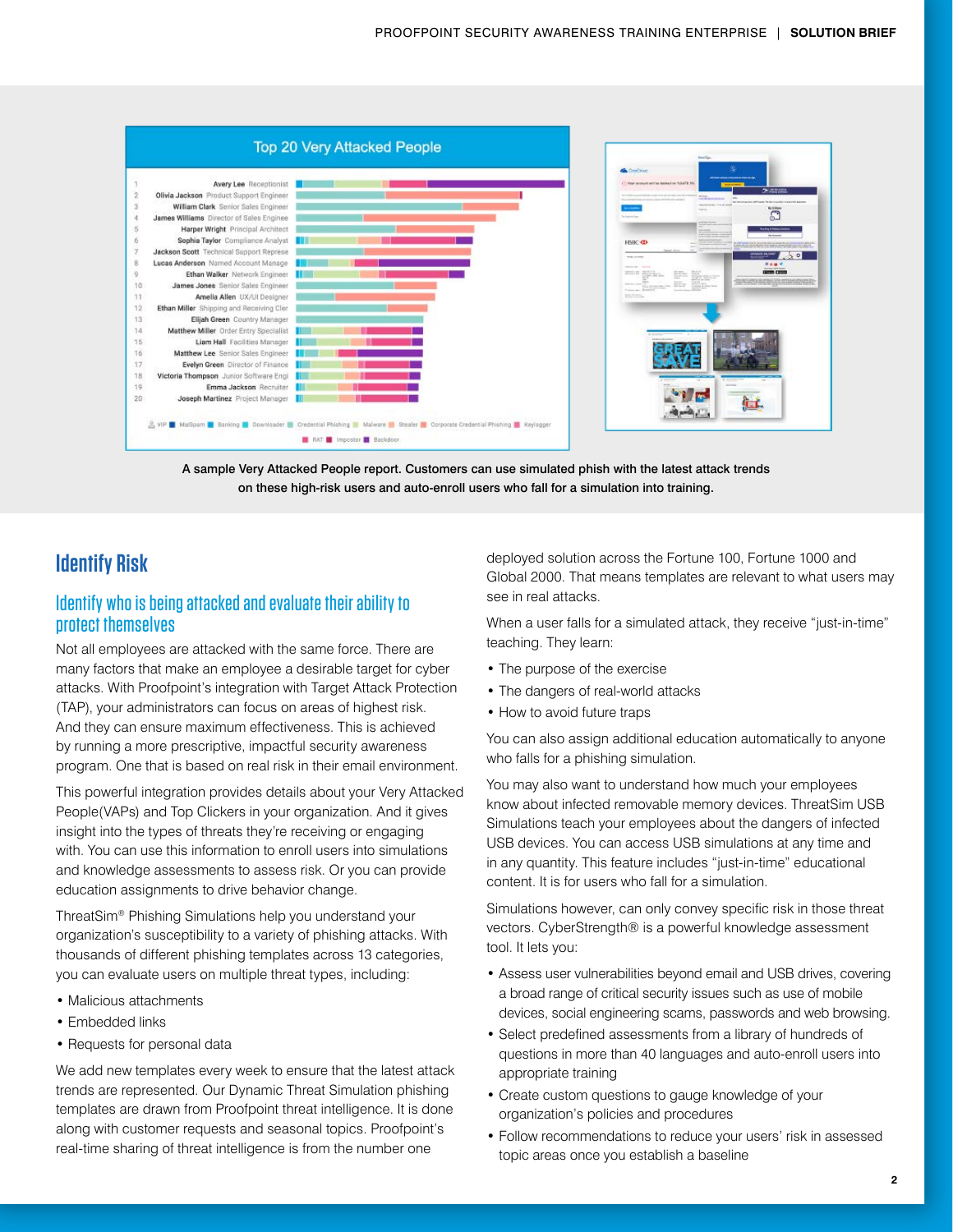

## **Change Behavior**

## Deliver training based on real-world threats, user behavior and knowledge gaps

With the ultimate goal of behavior change in mind, our education is designed to deliver tailored, impactful educational experiences to users. We ensure a program focused first on the areas of high risk. Education can be delivered to Very Attacked People (VAPs) or Top Clickers identified from Proofpoint Targeted Attack Protection (TAP). In addition, education can be focused on users who fail simulations or that score below a certain threshold in a knowledge assessment.

Proofpoint's content leadership has helped millions of users go from risky to ready as a strong line of defense for the organization. Here's how we ensure our content drives behavior change:

#### Methodology and Consumability

- Utilize proven best practices for adult behavior change
- Make content accessible and searchable through our Content Library
- Enjoy content diversity and assortment with hundreds of training modules and program materials
- Have CISO-guided core curriculums to build necessary skills based on the type of user (privileged, role-based and more)

#### Global and Multicultural Support

- More than 40 languages and regional references (domains, names, etc.) for all Core Curriculum
- Inclusiveness and diversity of text and images

#### New Threat Readiness

- Leveraging the market's best threat intelligence to stay ahead of attackers
- Billions of daily threat samples from email, cloud and social
- Threat-led content like our Threat Alerts, Attack Spotlight modules and simulation templates

Variety and assortment of content is critical to having content that works for your users. Proofpoint's fast-growing library contains more than 200 training modules. Our hundreds of program materials include PDFs, infographics, videos, memes and more. Our acquisition in May 2020 of The Defence Works and partnership with TeachPrivacy ensure even more content coverage. These different styles can suit any organization's culture. Our best practices, campaigns and curriculums help you put together engaging, multi-channel educational experiences.

[To view available content, download the [Proofpoint Content](https://www.proofpoint.com/us/resources/solution-briefs/proofpoint-security-awareness-training-content)  [Solution Brief](https://www.proofpoint.com/us/resources/solution-briefs/proofpoint-security-awareness-training-content)]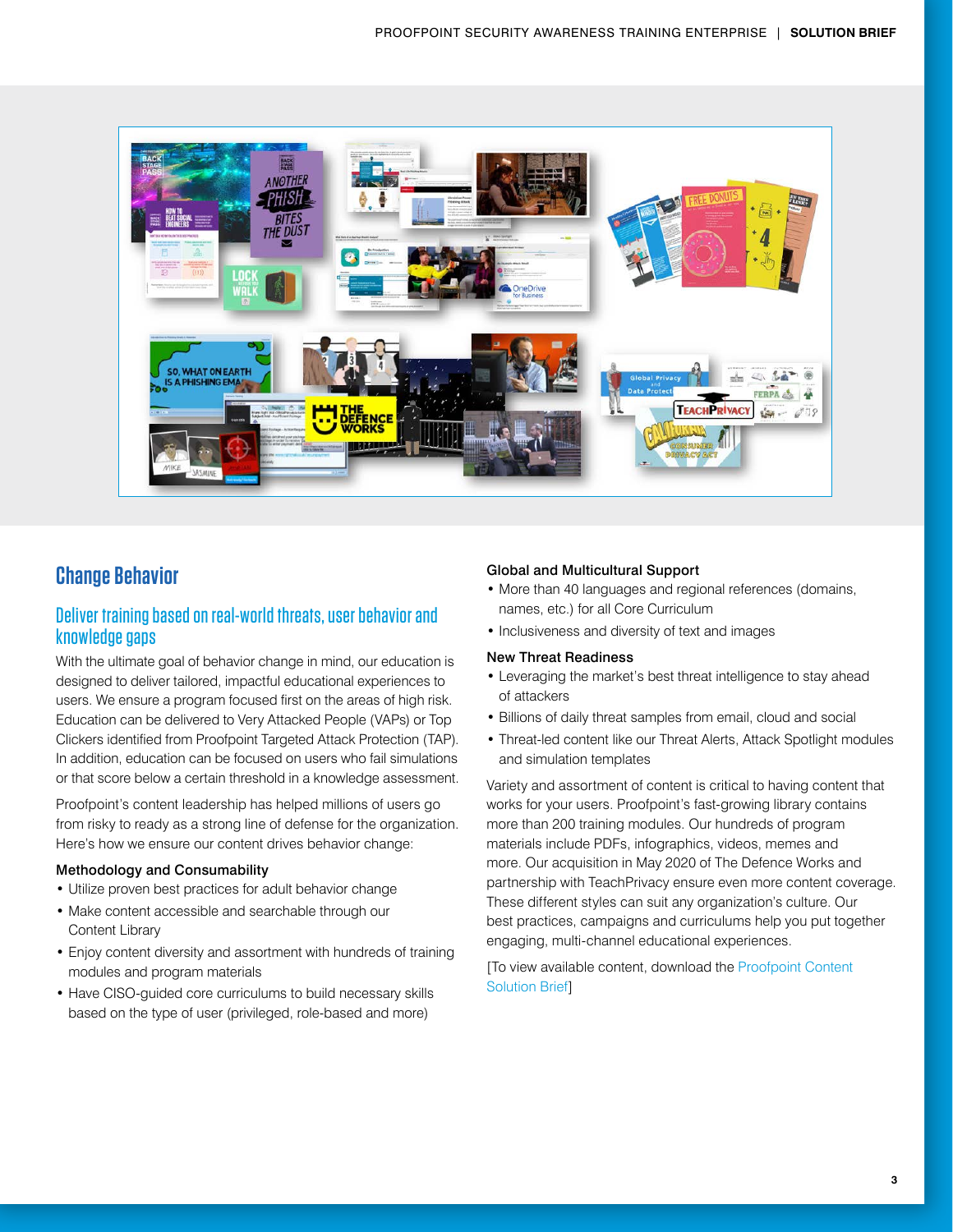| <b>Failure/Click Rate</b> | High Reporting Rates, Low Failure Rates               |                   |                            |                 |                   |
|---------------------------|-------------------------------------------------------|-------------------|----------------------------|-----------------|-------------------|
|                           | Subject Line                                          | Template<br>Style | Number of<br>Messages Sent | Failure<br>Rate | Reporting<br>Rate |
|                           | Someone has your password                             | Data entry        | 798                        | < 1%            | 86%               |
| $<$ 5%                    | Please DocSign this document:<br>Contract Change      | Attachment        | 441                        | 2%              | 85%               |
|                           | COMPANY CONFIDENTIAL:<br>Upcoming public announcement | Link              | 442                        | 2%              | 83%               |
|                           | Toll Violation Notice <sup>®</sup>                    | Link              | 676                        | 4%              | 81%               |
| <b>Reporting Rate</b>     | Network Access Attempt                                | Data entry        | 360                        | 1%              | 80%               |
| $>$ /U $\frac{9}{7}$      | This is where we want to get your organization        |                   |                            |                 |                   |

Real customer results of top performing organizations from Proofpoint's 2020 State of the Phish Report.

#### Content Delivery

With our self-service Customization Center, you can improve content relevance with your users in mind. You can:

- Easily tailor the training using verbiage, images and questions that are relevant to your users
- Quickly clone and modify modules, lessons and pages to make the necessary changes—all in real-time
- Toggle training modules (with questions) to awareness modules with one switch
- Maintain efficacy with our Learning Science Evaluator as we will keep you on-track, providing feedback if length, amount of content on screen or number of questions in a challenge gets off track

For organizations with their own Learning Management System (LMS) that utilizes SCORM-based files, administrators can easily customize and export training modules to their LMS. They can combine multiple modules into one, and even prioritize the order users can take them.

## **Reduce Exposure**

## Knowledgeable users report potential threats, which reduces attack surface

Empower your people to report suspicious messages with a single click using our PhishAlarm® email client add-in. After reporting an email, users get instant positive reinforcement in the form of a "thank you" pop-up message. This add-in eliminates the need to get headers and attachments from users who would otherwise forward emails to an abuse mailbox. Typical organizational reporting rates vary between 10-20%. With educated users, successful clients have consistently had more than 70% and sometimes even more than 80% of their users reporting simulated attacks.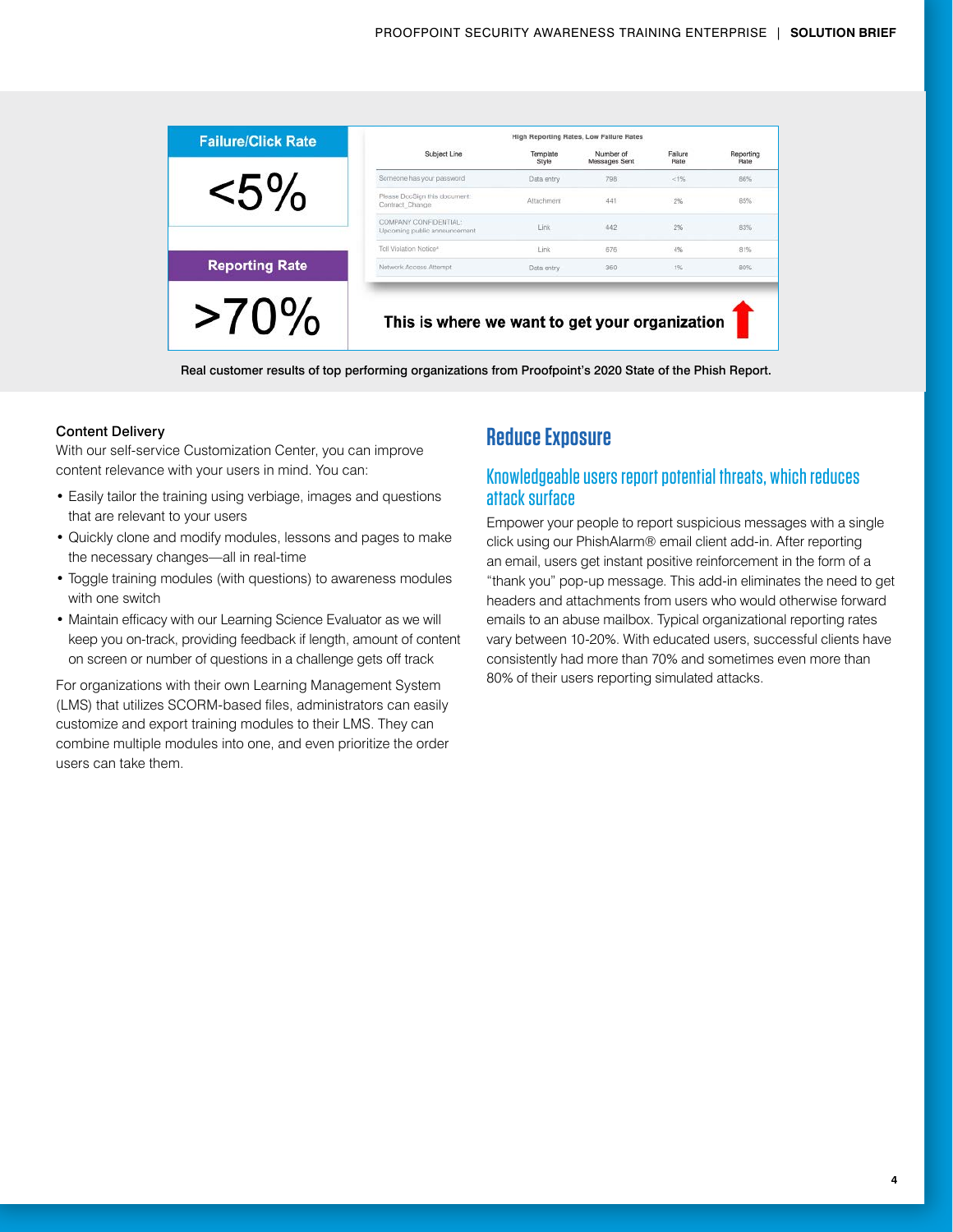

Better understanding of user behaviour change with reported message types.



Provide incident response team with actionable information.

But simulated attacks are not risky like real threats in your environment. We have world-class threat intelligence including sandboxing. We'll automatically tell you which user-reported messages are malicious or not with a threat report overview. It includes specific details about what in the message is malicious. This saves your incident response teams time. And it provides insight into how your security awareness program is translating to decreased email-based risk. Our threat intelligence is based on the number one deployed solution across the Fortune 100, Fortune 1000 and Global 2000. It provides industry-leading aggregation and correlation of threat data across email, cloud, network and social media.

With our automated Closed-Loop Email Analysis and Response (CLEAR) solution, reported messages are sent to Threat Response Auto-Pull (TRAP). In TRAP, these messages can be automatically quarantined or closed. Or they can be sent to your incident response team for further analysis if desired. Administrators can set up customized response messages to users based on the message classification. These customized messages are sent back to users to reinforce behavior and help build a security-aware culture.